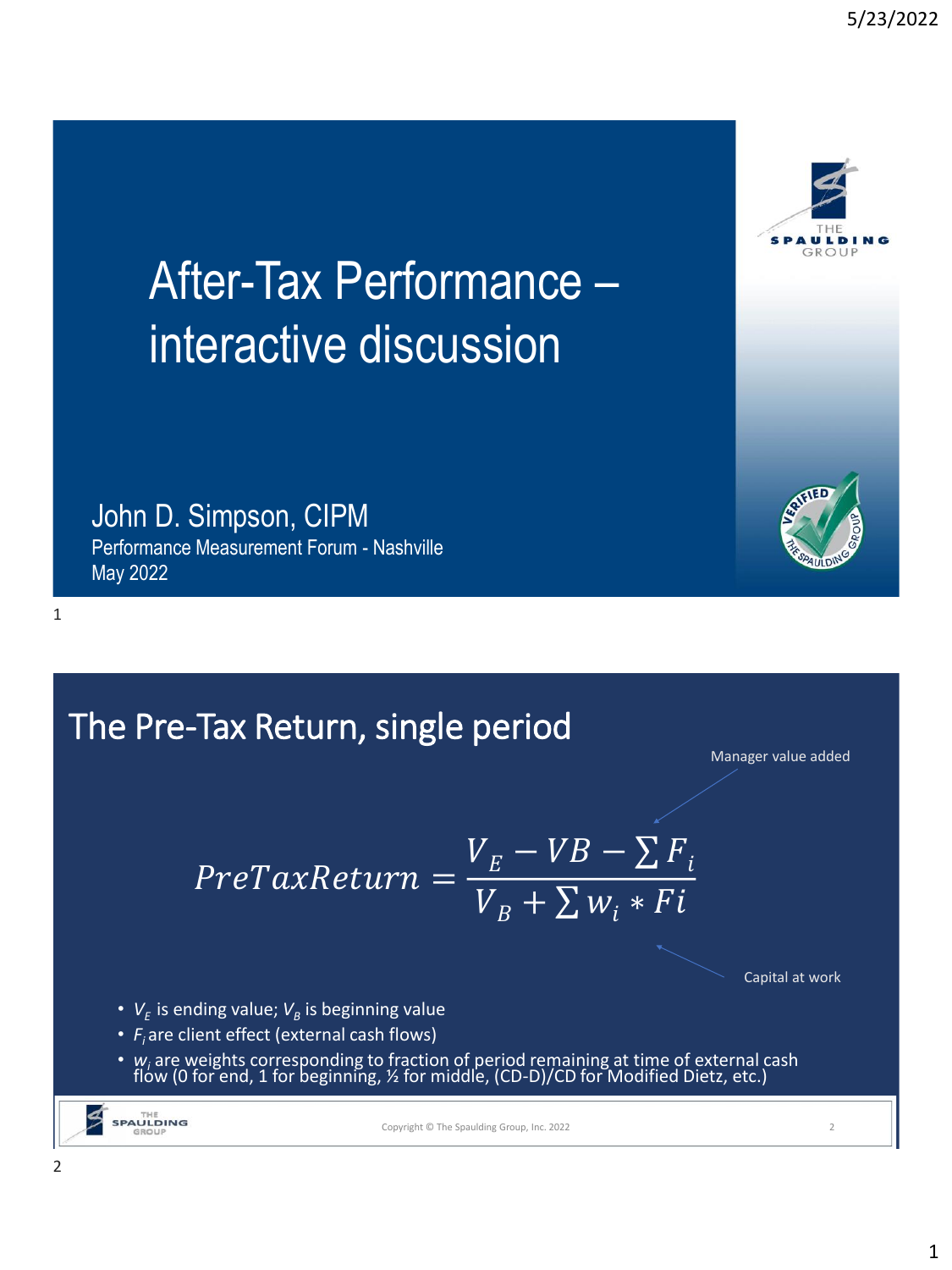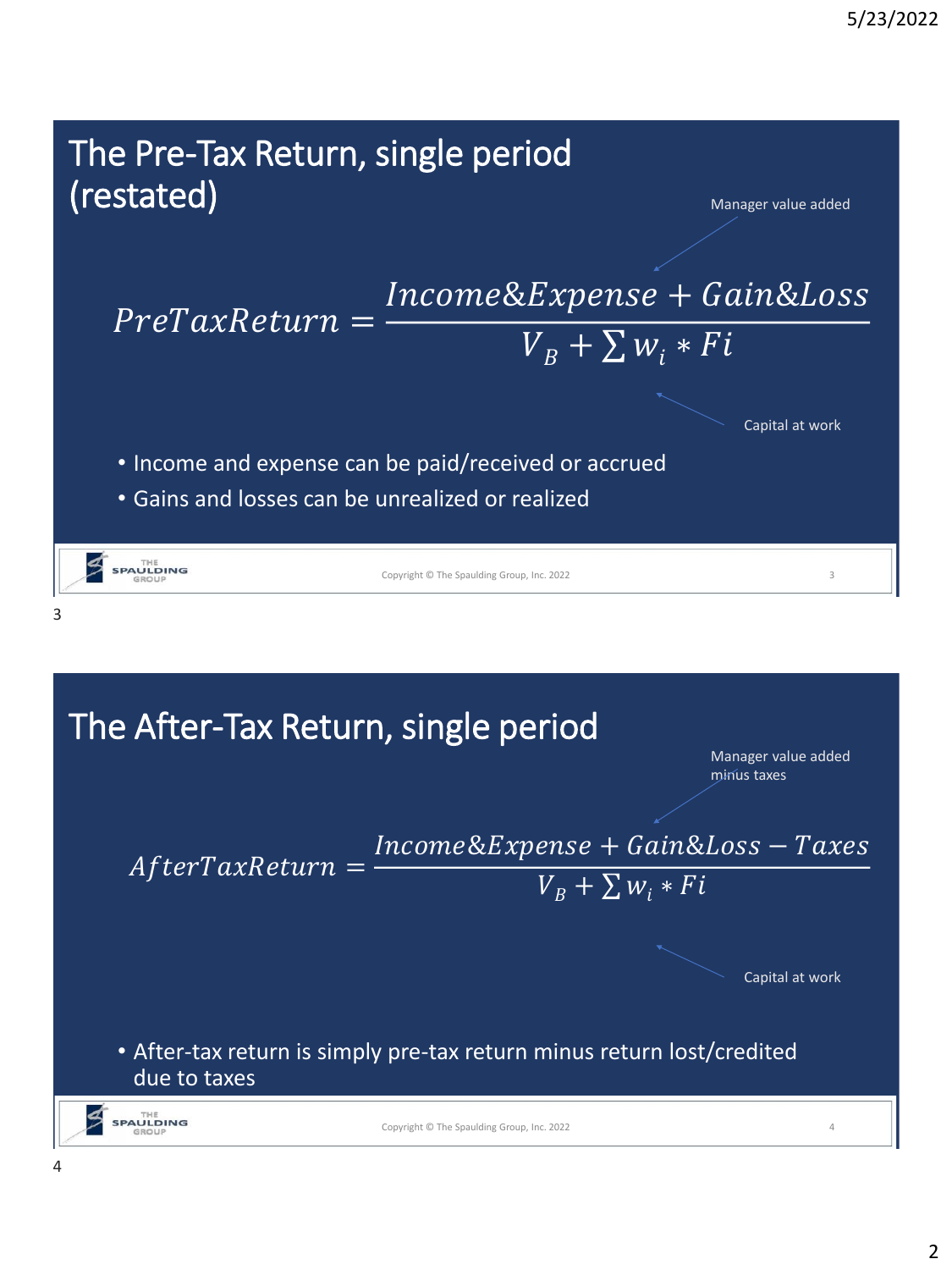### What components of returns are taxable?

#### Taxable amounts

- Short-term realized gain/loss
- long-term realized gain/loss
- 5 year realized gain/loss
- interest/expense & amortization on U.S. Government bonds
- resident interest/expense & amortization on muni bonds
- non-resident interest/expense & amortization on muni bonds
- domestic corporate dividends on securities held more than 44 days
- all other interest, dividend & amortization income/expense
- change in unrealized gain/loss (depending on return methodology)
- Section 1256 contracts (60/40 percent rule) futures and options
- Section 998 contracts currency gain/loss

*Based on US Tax Code, list not exhaustive*



5

Copyright © The Spaulding Group, Inc. 2022 5

#### After-tax performance requires more detailed data than pre-tax performance

- Taxlot accounting is needed
	- Position entry: distinguish long- vs. short-term gain/loss
	- Position exit: basis adjustments due to bond amortization/accretion, corporate actions, return of capital
- Tax rates that apply to investors historically are needed
- Tax code varies by country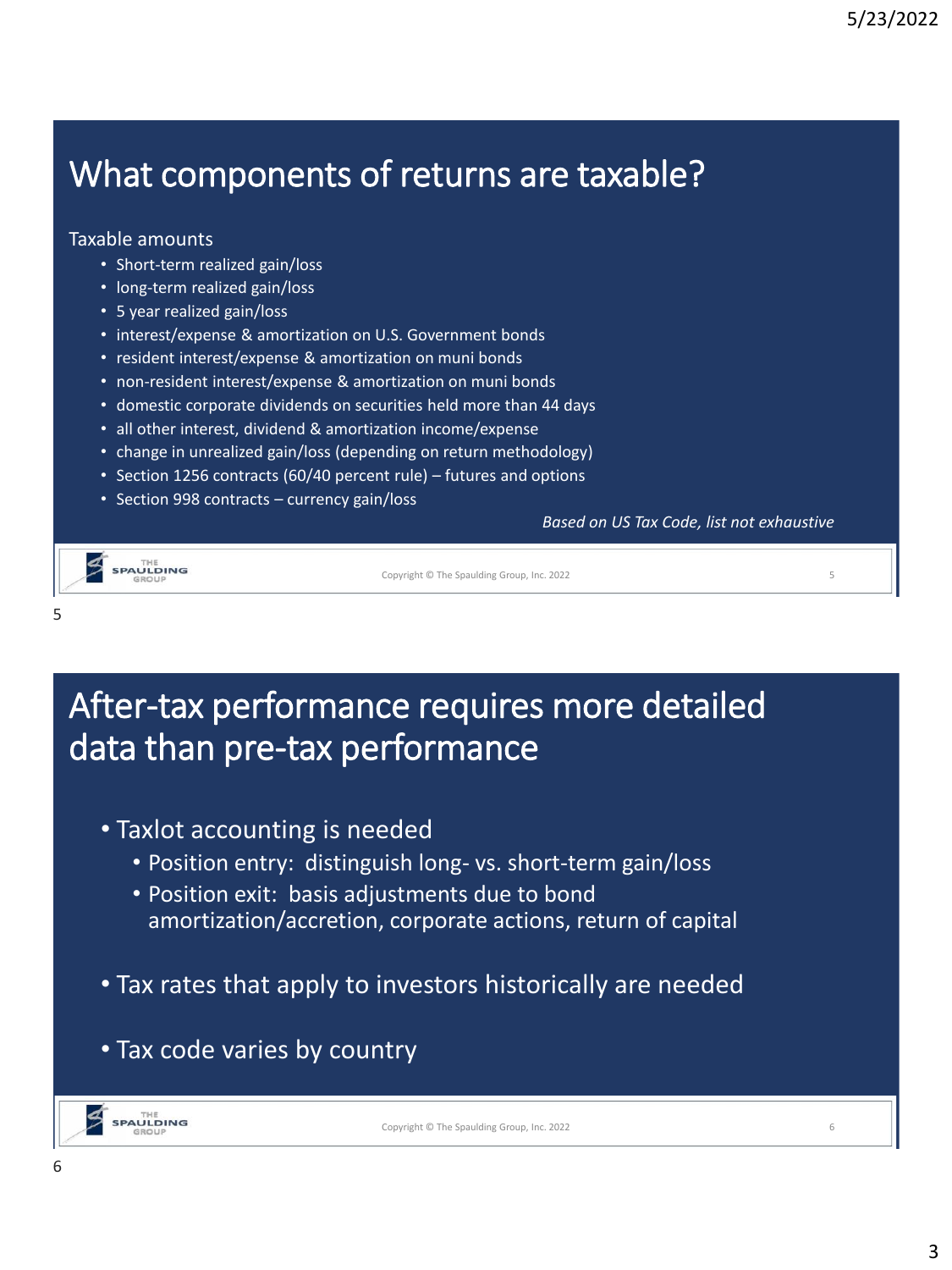### Benchmarking is difficult in after-tax reporting

- First, recall the properties of a valid benchmark:
	- Unambiguous
	- Investable
	- Measurable
	- Appropriate
	- Reflective of current investment opinions
	- Specified in advance
	- Owned
- An additional criterion is required of after-tax benchmarks:
	- Should reflect client's tax status

| SPAULDING | Copyright © The Spaulding Group, Inc. 2022 |  |
|-----------|--------------------------------------------|--|
|           |                                            |  |

### Pre-liquidation after-tax return

- Uses pre-tax market values at the start and end of period
- Subtracts taxes for the measurement period (income on accrual basis & realized gains)
- Does not reflect future taxes – may understate total tax burden

$$
r = \frac{MV_E - MVB - CF - Treal}{MV_B + \sum (CF_i * w_i)}
$$

Copyright © The Spaulding Group, Inc. 2022 8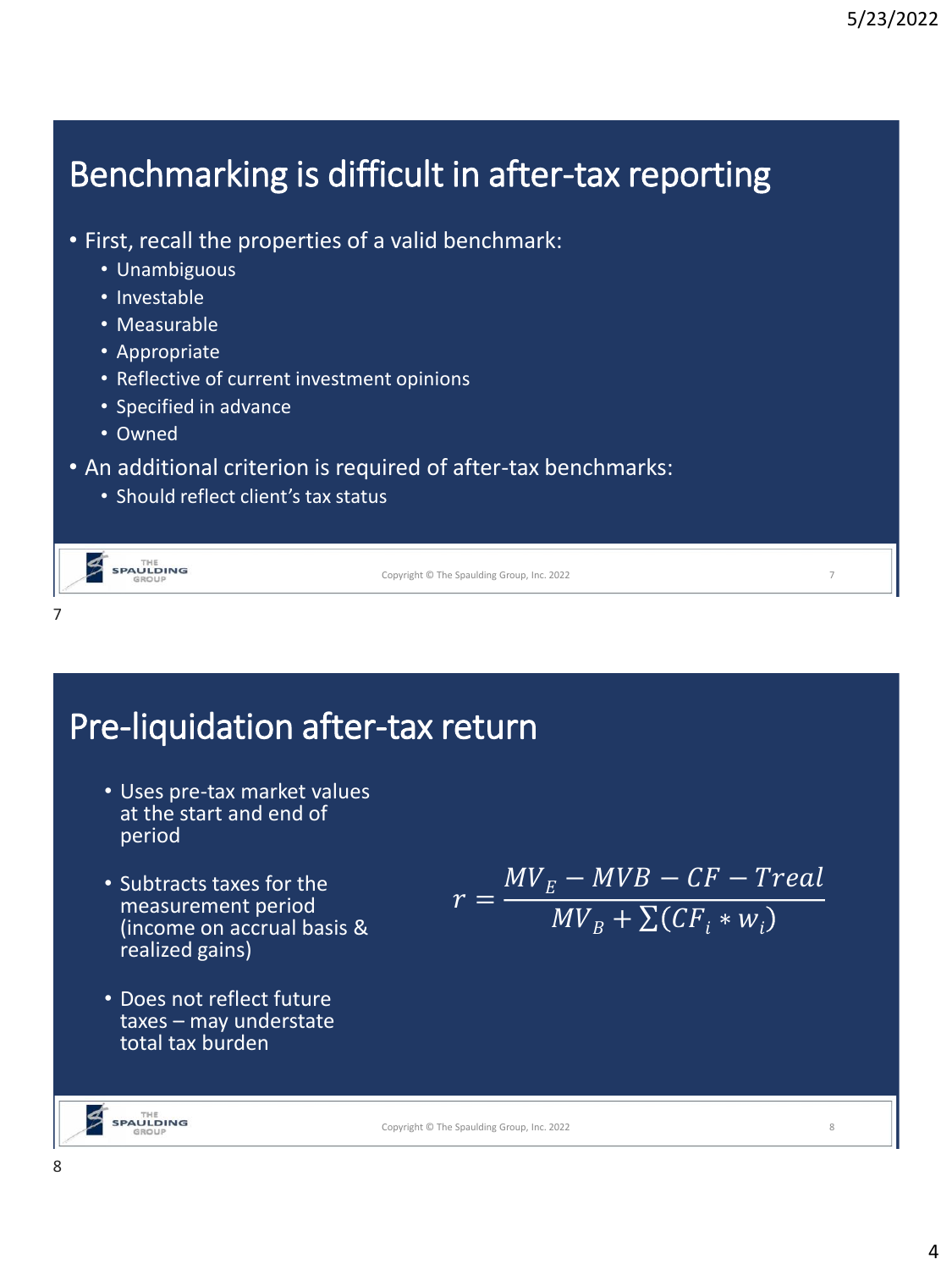### What tax rates should be applied?

- Best practice is to use consistent tax rate methodology use over time and within each composite of either anticipated tax rates or maximum tax rates
- Usage of client's anticipated tax rates for income and capital gains is recommended
- Rates should be determined in advance and be manager's expectation of rates client will face
- May differ from rates client actually pays taxes on but are appropriate for performance since they guided the tax-aware investment decisions

Copyright © The Spaulding Group, Inc. 2022 9

**SPAULDING** 

9

Composite construction

- Firms presenting after-tax performance must include all actual, fee-paying, discretionary portfolios that are managed on a tax-aware basis (in at least one of the firm's after-tax composites
- An after-tax composite is conceptually a sub-set of portfolios from a before-tax composite that is created to represent a specific tax-efficient investment mandate
- The firm may need to separate portfolios within a pre-tax composite (representing a broad investment mandate) into one or more smaller after-tax composites in order to best reflect clients' different tax structures and risk tolerances
- Alternatively, a pre-tax composite may already be constructed to take into account the different tax-related issues; thus the after-tax composite will consist of the same member portfolios



Copyright © The Spaulding Group, Inc. 2022 10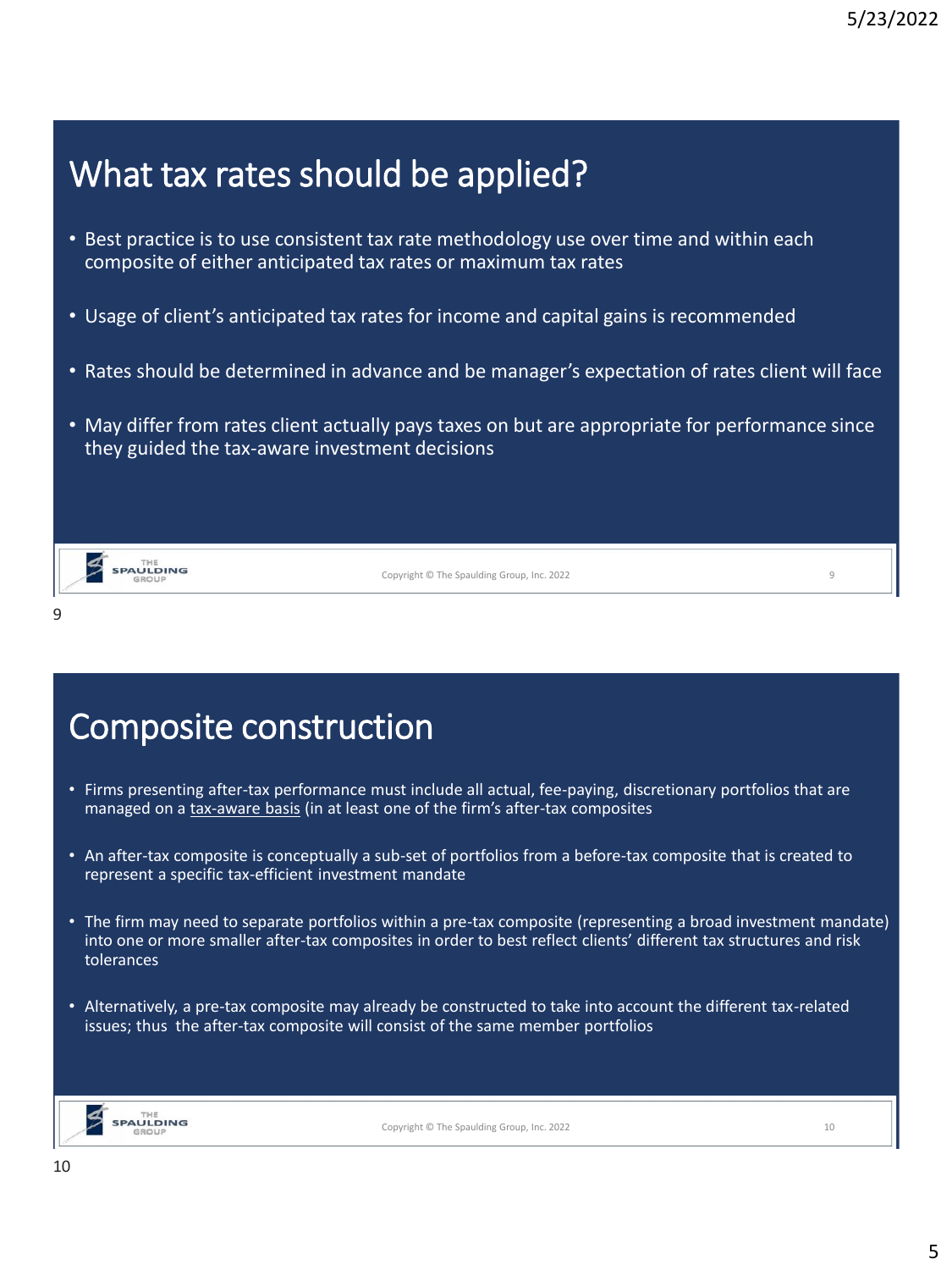### **Poll Question #1**

Which best describes your situation?

- A. We calculate after-tax
- A. We calculate after-tax<br>B. We do not calculate after-tax but would like to
- C. We do not calculate after-tax and are unlikely to
- D. We are unsure whether we want/need to

#### 11

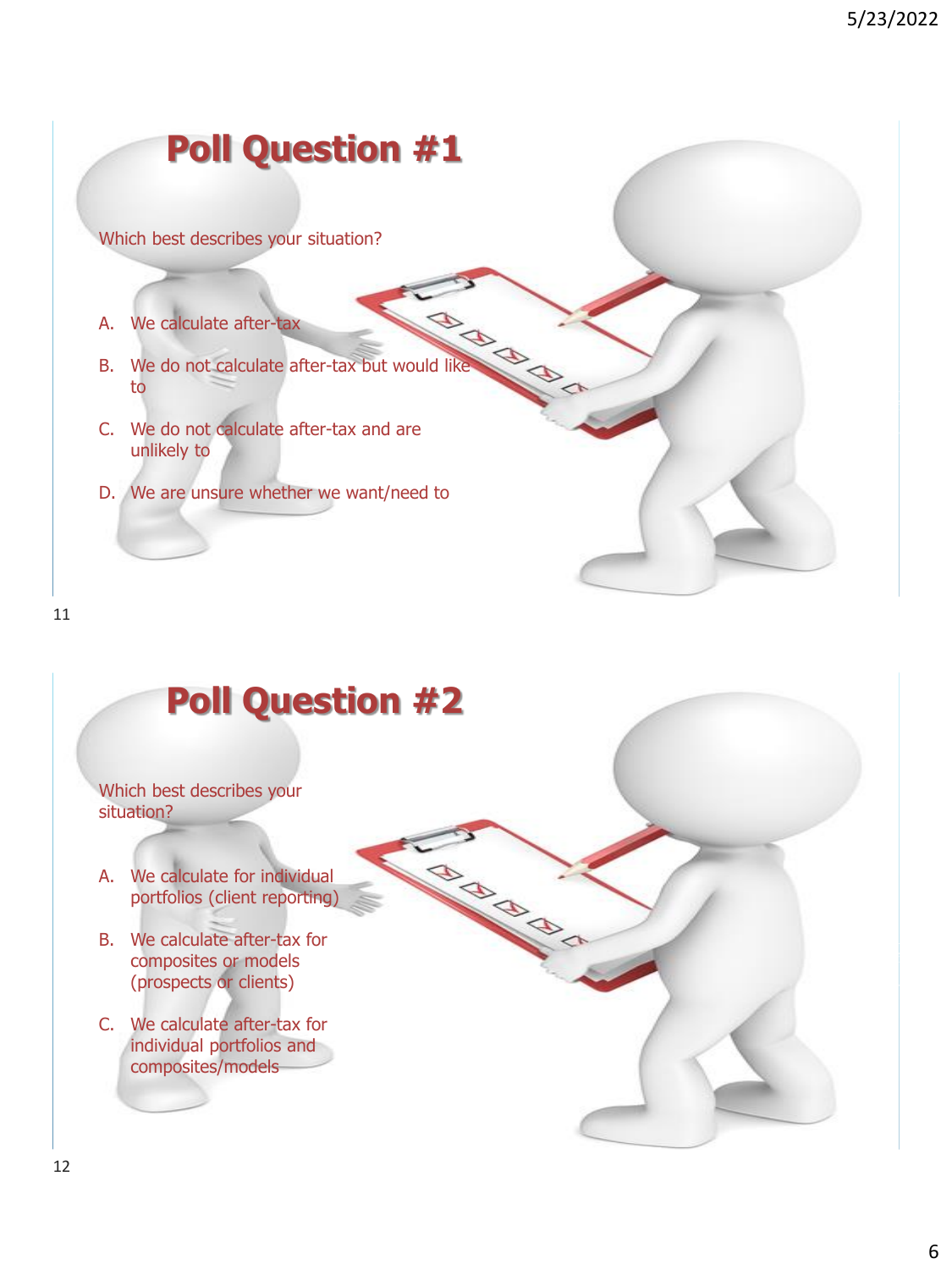## **Poll Question #3**  How do you calculate after-tax returns? N BRANC A. We use spreadsheets B. We use a proprietary system C. We use a third-party vendor system

13

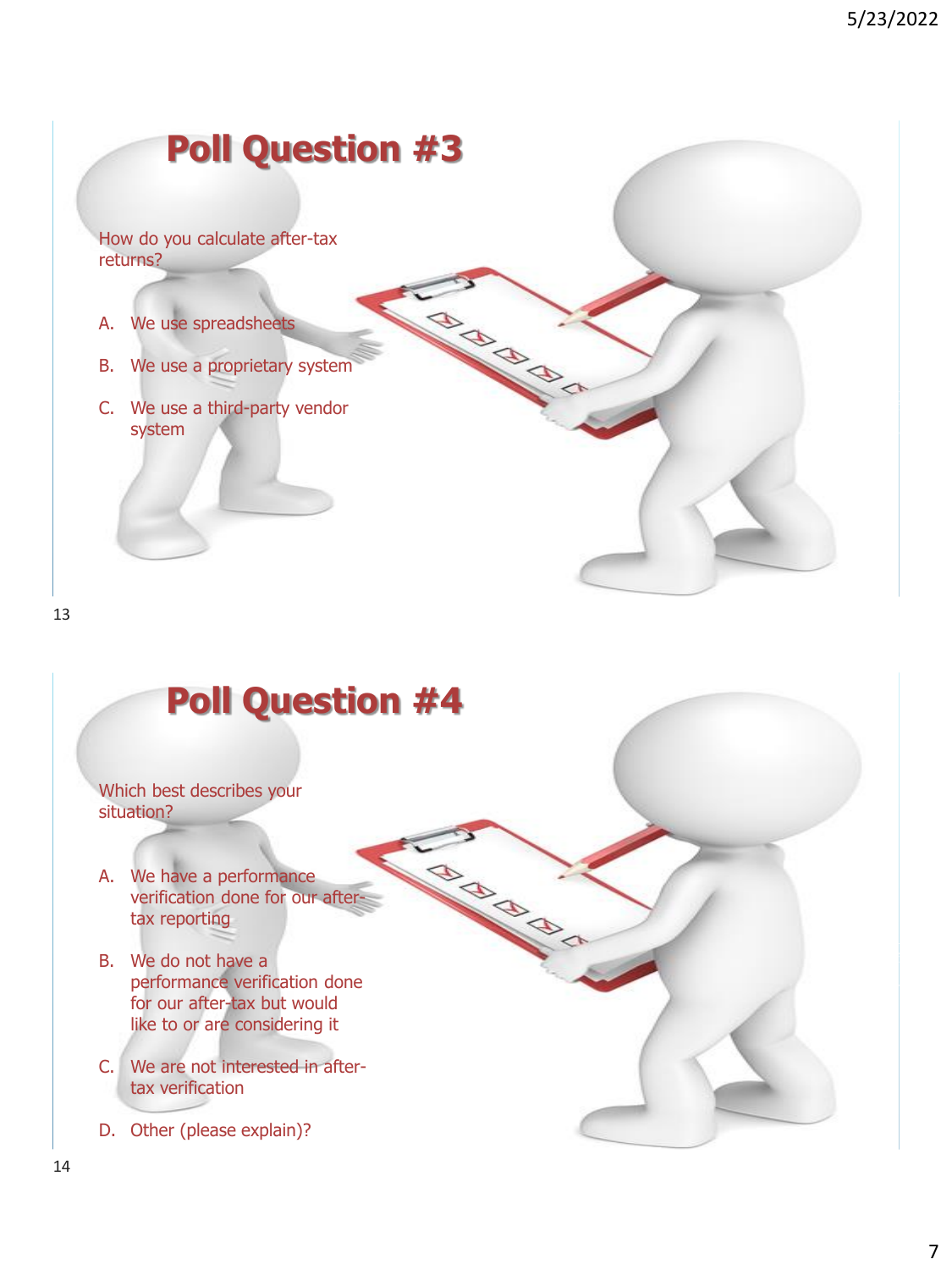### Discussion Topics

- For those with no plans for after-tax: what reasons?
- For those that do not calculate after-tax but do not, or are weighing whether to:
	- What are the obstacles?
	- What are the drivers causing you to consider?
	- What is the hesitancy?

#### • For those that do calculate after-tax:

- What types of strategies? (Asset classes? Tax-efficient?)
- Has it been successful?
- What were the major challenges?
- Do you use after-tax benchmarks?

| <b>SPAULDING</b> |
|------------------|
|                  |

15

Copyright © The Spaulding Group, Inc. 2022 15

## Discussion Topics

- For those that do calculate after-tax:
	- What types of strategies? (Asset classes? Tax-efficient?)
	- Do you use after-tax benchmarks?
	- Do you follow/claim USIPC after-tax compliance?
	- Has it been successful?
	- What were the major challenges?

#### • For the vendors:

- Do you calculate after-tax? If so, for accounts, models, composites?
- Major challenges?



Copyright © The Spaulding Group, Inc. 2022 16